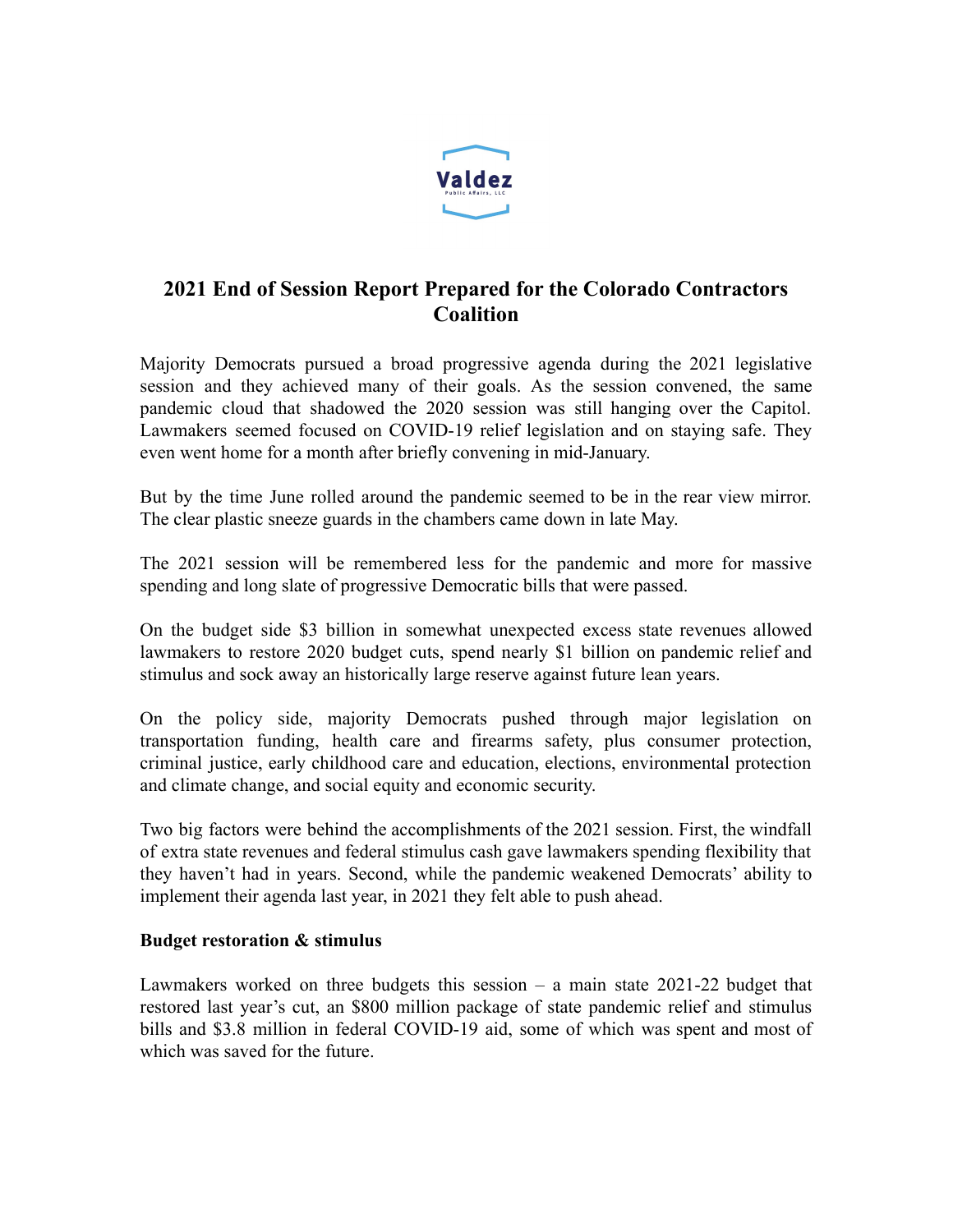Two things helped make it possible for the Colorado General Assembly to engineer the dramatic budget recovery. First, fearing the pandemic would shrink state revenues, the 2020 legislative session trimmed back plans for the 2020-21 budget, setting it 4 percent below the \$33 billion allocated for 2019-20.

Second, it turned out later that COVID-19 didn't reduce revenue in 2019-20. Just before the 2021 session convened in January, lawmakers learned they had about \$3 billion in "extra" funds to spend or save in 2021-22.

That allowed lawmakers this year to restore cuts in the state budget – primarily a combined \$1 billion reduction in K-12 and higher education funding – plus give state employees a raise and increase payment rates to health-care and other agencies that provide services to clients on behalf of state agencies. Next year's budget is more than \$34.5 billion, including state tax revenues, federal funds and cash revenues such as college tuition payments.

This year's legislature also increased the state reserve to an unprecedented \$1.7 billion, more than 13 percent, and set aside about \$800 million for state-funded pandemic relief programs and economic stimulus.

That state-funded stimulus package includes nearly 40 bills that provide funds for the state water plan, workforce development, business startup loans, broadband development, clean energy initiatives, early childhood programs, rural economic development, affordable housing and wildfire mitigation and suppression. There's also a \$124 million transfer to the state highway fund. Of the \$3.8 billion in federal funds, lawmakers spent about \$350 million of that – plus \$380 million for transportation, but the rest was saved for future legislatures to allocate, given that state have until 2024 to spend the federal stimulus money.

# **The big policy issues**

Transportation funding was billed as the breakthrough issue of the session, promising to end to the years of tinkering and stopgap funding that had frustrated citizens, lawmakers of both parties and business groups.

The solution was SB 260, a complicated package of fees and TABOR-exempt enterprises designed to raise more than \$5 billion over a decade to fund not just highway improvements but also electric vehicles, mass transit and encourage reduction of greenhouse gases. Most Republicans opposed the bill, arguing that it skirted constitutional spending restrictions and should have just funded roads.

Lawmakers also created a Front Range rail district (SB 028), tasked with promoting passenger rail service from Fort Collins to Pueblo, and passed HB 1186, which gives the financially troubled Regional Transportation District more flexibility in its operations.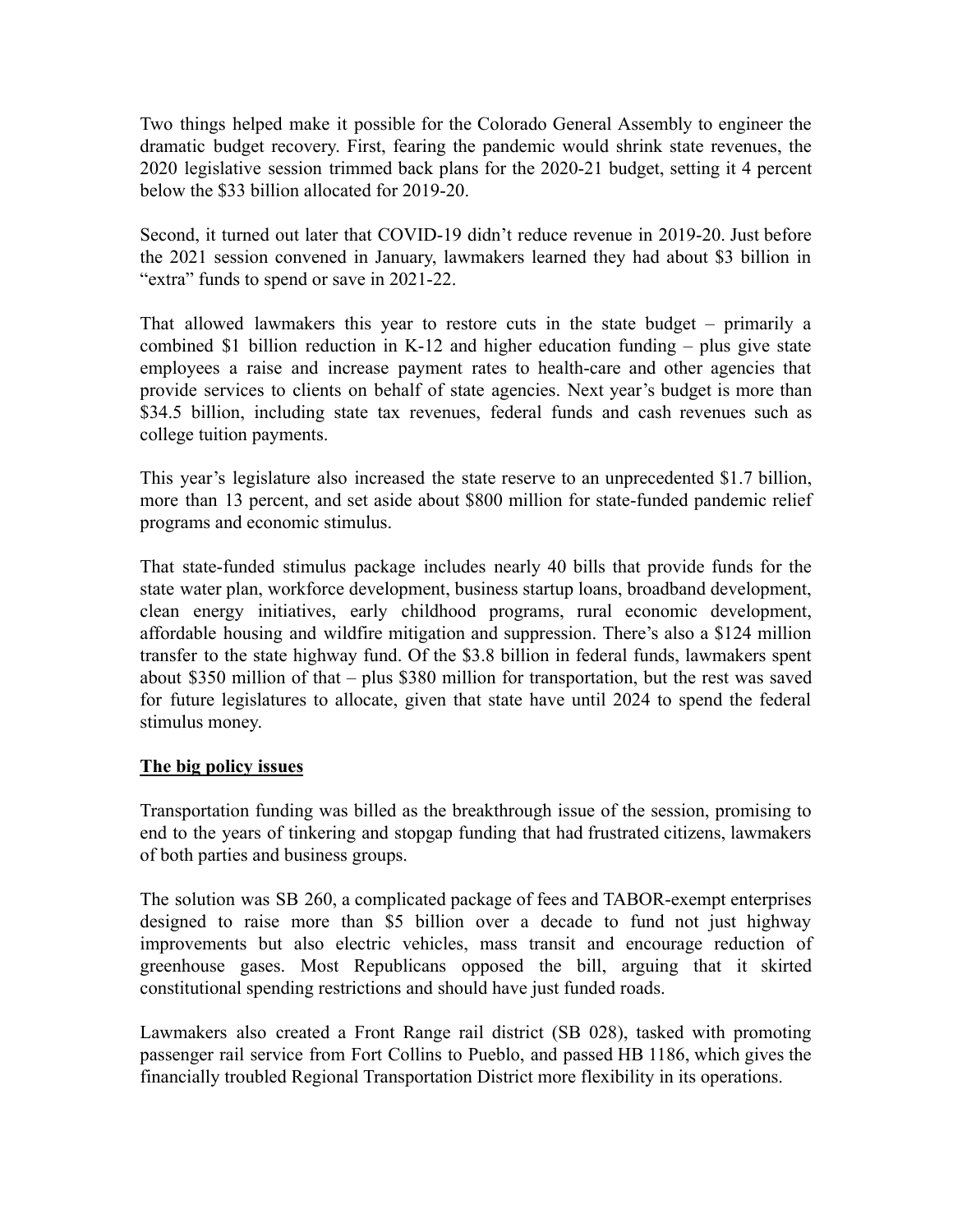But the 2021 session did substantive work on much more than transportation. While there was much significant legislation, majority Democrats didn't get key measures through without lots of compromises on plenty of bills, and many proposals turned out to be less sweeping than originally introduced.

And as always, there was a lot more bipartisan work and legislation than people outside the Capitol sometimes think. Despite intense debates, sporadic delaying tactics and some important ideological differences, the legislative session displayed a level of cooperation and respect not often seen elsewhere in American political life.

#### **Consumer protection and economic fairness**

Lawmakers passed about a dozen bills in this area, including restrictions on insurance company use of external consumer data that could be discriminatory (SB 169), increased regulation of mortgage servicers (HB 1282) and a bill to give greater control over their personal data online (SB 190).

Some consumer bills touched on more mundane – but not unimportant – concerns. Those included limitations on pet store sales of dogs and cats (HB 1102), requiring certain businesses to accept cash (HB 1048), continue allowing liquor takeout and delivery (HB 1027), a ban on meal delivery services delivering food from restaurants without express permission (SB 035), limiting the ability of homeowners' associations to censor residents' flying of flags (HB 1310) and even HB 1239, creating a limited right to cancel contracts with dating services.

# **Environment**

Environmental protection and action on climate change were big priorities for Democrats this session. That priority was baked in larger bills like the transportation measure and also expressed in several individual bills.

The biggest environmental bill of the session came together very late after Gov. Jared Polis and legislative Democrats patched up differences over proposed limitations on greenhouse gas emissions and the role of the state air quality commission originally contained in SB 200.

In the session's closing hours a softened version of those provisions – still dozens of pages long - were amended in HB 21-1266, a measure originally intended to provide better monitoring of pollution in disadvantaged communities.

Republicans complained about being asked to approve a substantive amendment at the very last minute, but in the end of the bill passed, allowing the House to adjourn for the year.